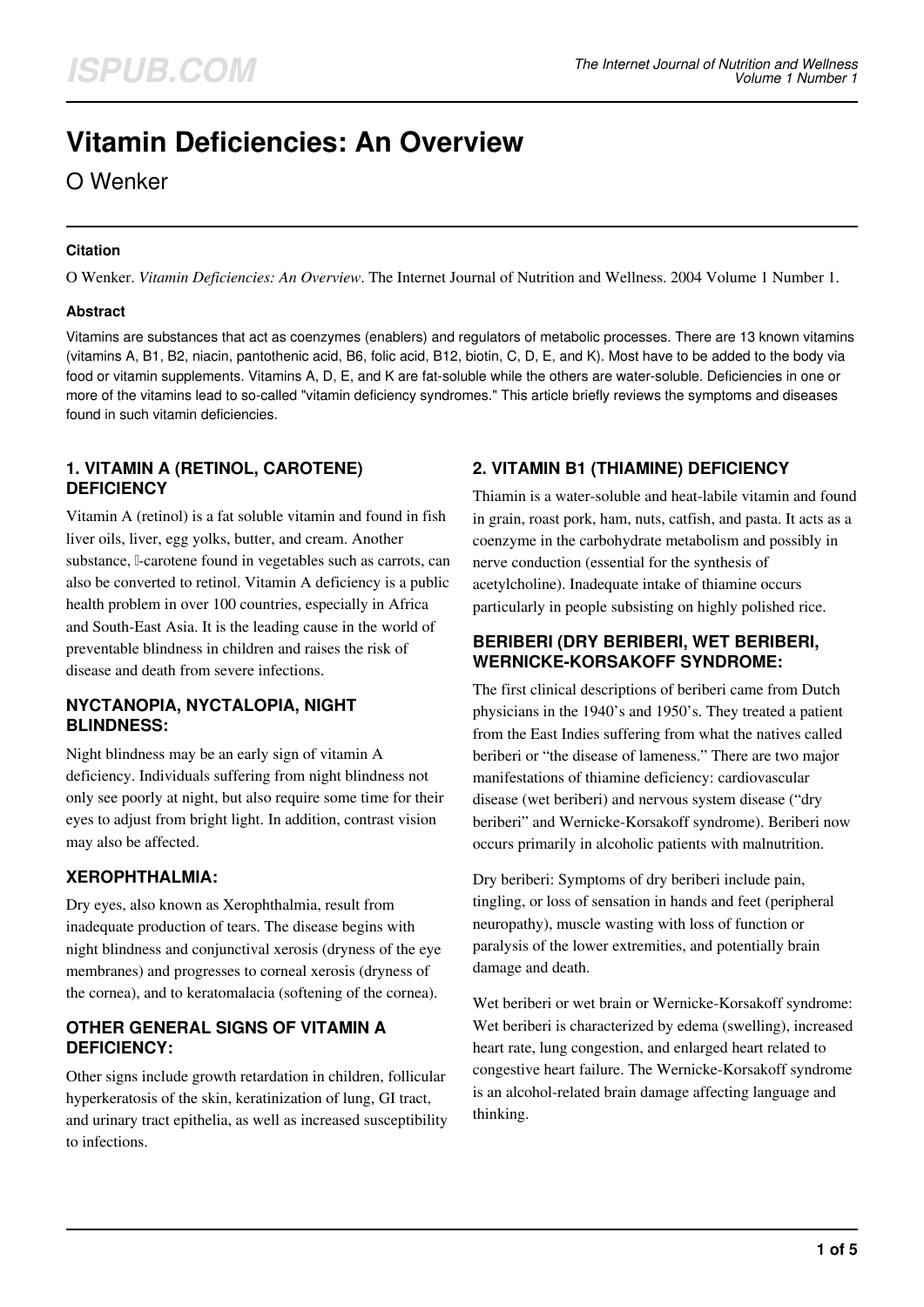### **3. VITAMIN B2 (RIBOFLAVIN) DEFICIENCY**

Vitamin B2 is a water-soluble vitamin and found in milk and other animal products. It acts as coenzyme in many reactions involved with carbohydrate metabolism. It is also needed to process amino acids and fats, activate vitamin B6 and folic acid, and help convert carbohydrates to energy (adenosine triphosphate ATP). Under some conditions, vitamin B2 can also act as an antioxidant. Vitamin B2 deficiency is quite uncommon. Those most vulnerable to deficiency of vitamin B2 include alcoholics, elderly persons, persons who suffer adverse reactions to dairy products (i.e. lactose intolerance), and women who use oral contraceptives.

#### **GENERAL SIGNS OF VITAMIN B2 DEFICIENCY:**

Vitamin B2 deficiency results in oral, ocular, cutaneous, and genital lesions. The signs include visual problems such as itching and irritation of the eyes, lacrimation, cataracts, and excessive sensitivity of the eyes to light (photosensitivity). In addition, reddening of the lips with cracking at the corners (cheilosis and angular stomatitis), tongue inflammation (glossitis), skin inflammation and itching (dermatitis), swelling (edema), dizziness, hair loss, insomnia, trembling, and delayed mental response may also occur.

## **4. VITAMIN B3 (NIACIN) DEFICIENCY**

Niacin (nicotinic acid or nicotinamide) is essential in the form of the coenzymes nicotinamide adenine dinucleotide (NAD) and NAD phosphate (NADP) and found in dairy products, poultry, fish, lean meats, nuts, and eggs.NAD and NADP serve in many biological reactions such as intracellular respiration as well as in fatty acid and steroid synthesis. This disease can be common for persons who obtain most of their food in from of maize.

#### **PELLAGRA:**

Pellagra, the classic niacin deficiency disease, is characterized by cutaneous, mucous membrane, central nervous system (CNS), and gastro-intestinal (GI) symptoms. The complete syndrome of advanced deficiency includes symmetric photosensitive rash in sun exposed areas, scarlet stomatitis, glossitis, diarrhea, and mental aberrations.

#### **5. VITAMIN B5 (PANTOTHENIC ACID) DEFICIENCY**

Pantothenic acid is an essential component of coenzyme A, which functions as a cofactor for many enzymatic reactions needed in the metabolism of carbohydrates, fats, corticosteroids, and sex hormones. It is found in meats, lobsters, poultry, soybeans, green vegetables, yogurt,

avocado, mushroom, and sweet potato. Pantothenic acid deficiency is rare in humans. It is also integral to the proper functioning of the adrenal glands and nervous system as well as for normal growth and development throughout the human body.

## **GENERAL SIGNS OF VITAMIN B5 DEFICIENCY:**

Symptoms of deficiency may include fatigue, nausea, abdominal pain, headache, and numbness or tingling in the limbs and extremities (paresthesias). It may also cause cramping of the muscles and a lack of coordination.

## **6. VITAMIN B6 (PYRIDOXINE) DEFICIENCY**

Vitamin B6 acts as coenzyme in many reactions, including the metabolism of fatty acids and amino acids. It is therefore important in blood, central nervous system (CNS), and skin metabolism. It is found in fortified cereals, beans, meat, poultry, fish, and some fruits and vegetables.

#### **GENERAL SIGNS OF VITAMIN B6 DEFICIENCY:**

Vitamin B6 deficiency results in seborrheic dermatosis, glossitis, cheilosis, peripheral neuropathy, and lymphopenia. Vitamin B6 deficiency can cause convulsions in infants and anemia in adults.

## **7. VITAMIN B9 (FOLIC ACID) DEFICIENCY**

Folic acid is found in green leafy vegetables, citrus fruits, and animal products. Folic acid deficiency is one of the most common vitamin deficiencies in the United States (5% of US population and 20% pregnant women). Folic acid is important for the synthesis of DNA, RNA, and proteins and also used in the metabolism of homocysteine (deficiency leads to its accumulation in the body).

## **GENERAL SIGNS OF FOLIC ACID DEFICIENCY:**

Anaemia, red tongue, cancer, spontaneous abortion and other pregnancy abnormalities, congenital malformation (i.e., neural tube defect called spina bifida), as well as coronary artery disease and stroke due to homocysteine accumulation.

## **8. VITAMIN B12 (COBALAMIN) DEFICIENCY**

Vitamin B12 plays an important role in DNA synthesis and neurologic function. It is found in meat, eggs and dairy products. Increased popularity of gastric acidblocking agents can lead to decreased vitamin B12 levels.

#### **GENERAL SIGNS OF VITAMIN B12 DEFICIENCY:**

Tiredness due to anemia leading to fatigue and weakness, loss of appetite, intermittent diarrhea and constipation,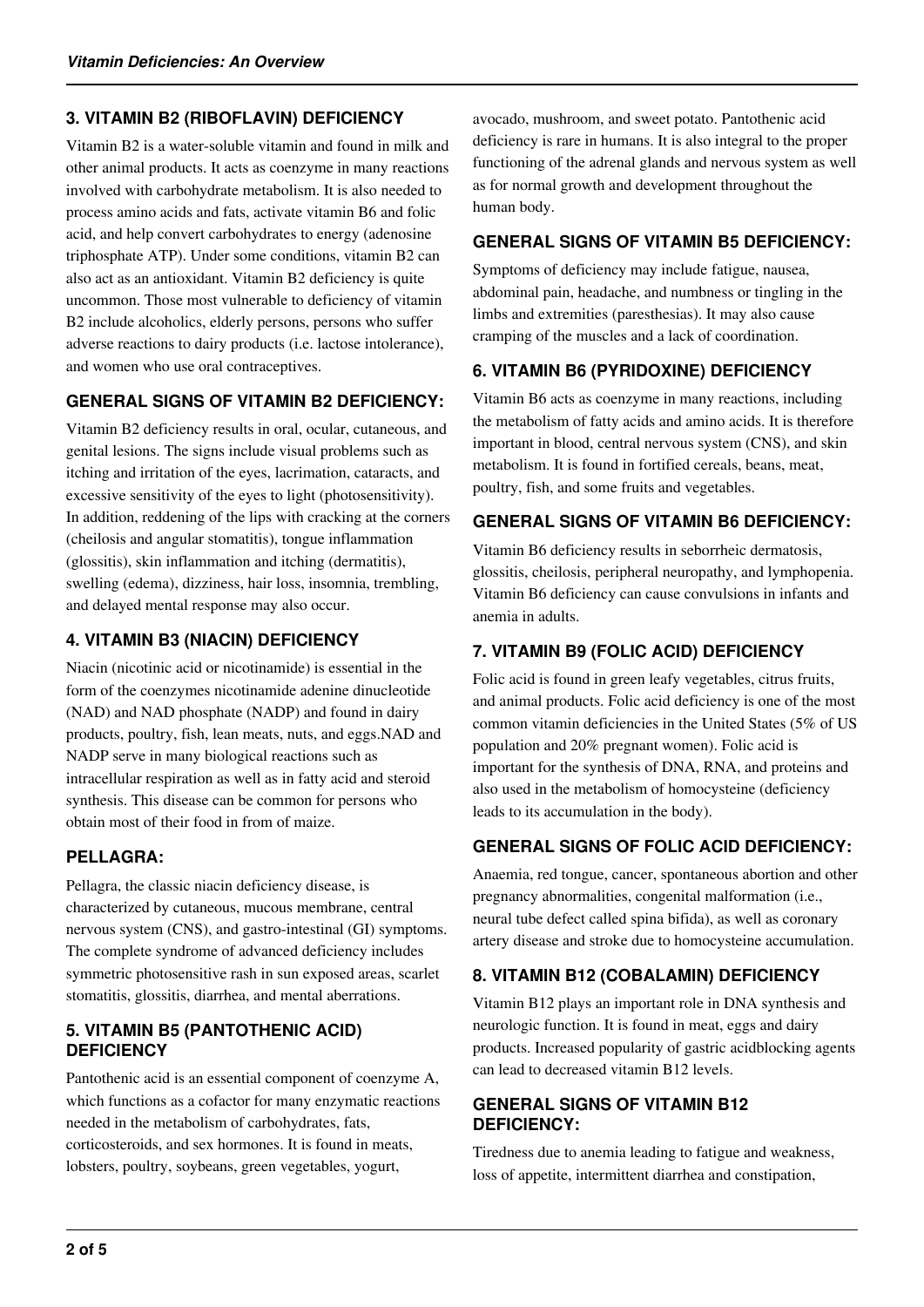weight loss, menstrual symptoms, psychological symptoms, and nervous system problems, such as numbness and tingling in the feet and hands.

### **9. BIOTIN DEFICIENCY**

Biotin functions as a coenzyme for carbon dioxide transfer and hence is essential to fat and carbohydrate metabolism. It is found in liver, cauliflower, salmon, carrots, bananas, soy flour, cereals, and yeast. Raw egg white contains a biotin antagonist, the glycoprotein avidin, which has a remarkable affinity for biotin. Once a biotin-avidin complex forms, the bond is essentially irreversible. Heating the egg whites denatures avidin and destroys its affinity for biotin.

#### **EGG-WHITE INJURY SYNDROME:**

Prolonged consumption of raw egg whites may result in severe dermatitis, loss of hair, and lack of muscular coordination. Other symptoms include depression and muscle pains.

## **10. VITAMIN C (ASCORBIC ACID) DEFICIENCY**

Vitamin C (ascorbic acid) is essential for collagen formation and helps maintain the integrity of connective tissue, bony tissue, and dentin. It is essential for wound healing and facilitates recovery from burns. Vitamin C also protects folic acid reductase, which converts folic acid to folinic acid, and may help release free folic acid from its conjugates in food. Vitamin C facilitates the absorption of iron. It is found in citrus fruits such as oranges, limes, and grapefruit, and vegetables including tomatoes, green pepper, potatoes.

#### **SCURVY, ASCORBIC ACID DEFICIENCY, BARLOW'S DISEASE:**

Acute or chronic disease characterized by hemorrhagic manifestations and abnormal bone and dentin formation. Signs include tiredness, bleeding gums (infection, gangrene, and loosening of teeth in later stages) and slow healing wounds, bone changes such as bowing of long bones and sunken sternum, bleeding into muscles or joints, and brain bleeding. Later stage changes include jaundice, edema, fever, weakness, irritability, weight loss, and vague myalgias and arthralgias.

#### **11. VITAMIN D (CHOLECALCIFEROL) DEFICIENCY**

Synthesis in the skin is normally the major source of Vitamin D. It is also found in fish liver oils and egg yolks. Vitamin D is a prohormone with several active metabolites that act as hormones. In the skin, previtamin D3 is

synthesized photochemically. In the liver, vitamin D3 is converted to 25(OH)D3, the major circulating form. It passes through the liver circulation and is reabsorbed from the gut. In the kidneys, it is then further metabolized into the metabolically active vitamin D hormone. The main function of vitamin D is to increase calcium absorption from the guts and promote normal bone formation and mineralization. Inadequate exposure to sunlight and low dietary intake are usually necessary for development of clinical vitamin D deficiency.

## **RICKETS:**

Includes the following: unhealthy teeth, soft bones or osteomalacia (causes weakening of bones), pectus excavatum (sunken chest), pectus carnitum (barrel chest), bowed legs, enlarged forehead, fractures, scoliosis, muscle weakness, and infants walk or crawl late.

## **OTHER SIGNS OF VITAMIN D DEFICIENCY:**

Some forms of cancer, including breast cancer and colon cancer, osteoporosis, joint pain, muscle twitching, young infants are restless and sleep poorly, rachitic tetany caused by hypocalcemia.

## **12. VITAMIN E (TOCOPHEROL) DEFICIENCY**

Vitamin E appears to act through several mechanisms including acting as an antioxidant, through immunomodulation, and through an antiplatelet effect. It is found in vegetable oils, nuts, green leafy vegetables, fruits, and fortified cereals.

## **GENERAL SIGNS OF VITAMIN E DEFICIENCY:**

The deficiency may cause fertility problems, weak muscles with hyporeflexia and ataxia, as well as abnormalities of liver, bone marrow, and brain function. Classic abnormalities of the eyes include a limitation in upward gaze, and strabismus to long-tract defects, including profound muscle weakness and visual-field constriction. Other symptoms include hemolysis of red blood cells, defective embryogenesis, and a disorder of capillary permeability. Skeletal muscle dystrophy may also occur. Patients with severe deficiency may develop complete blindness, cardiac arrhythmia, and dementia.

#### **13. VITAMIN K DEFICIENCY**

Vitamin K is an essential lipid-soluble vitamin that plays a vital role in the production of coagulation proteins. Some of the vitamin K is synthesized by bacteria in the intestinal tract and can supply part of the requirement. It is fund in nature in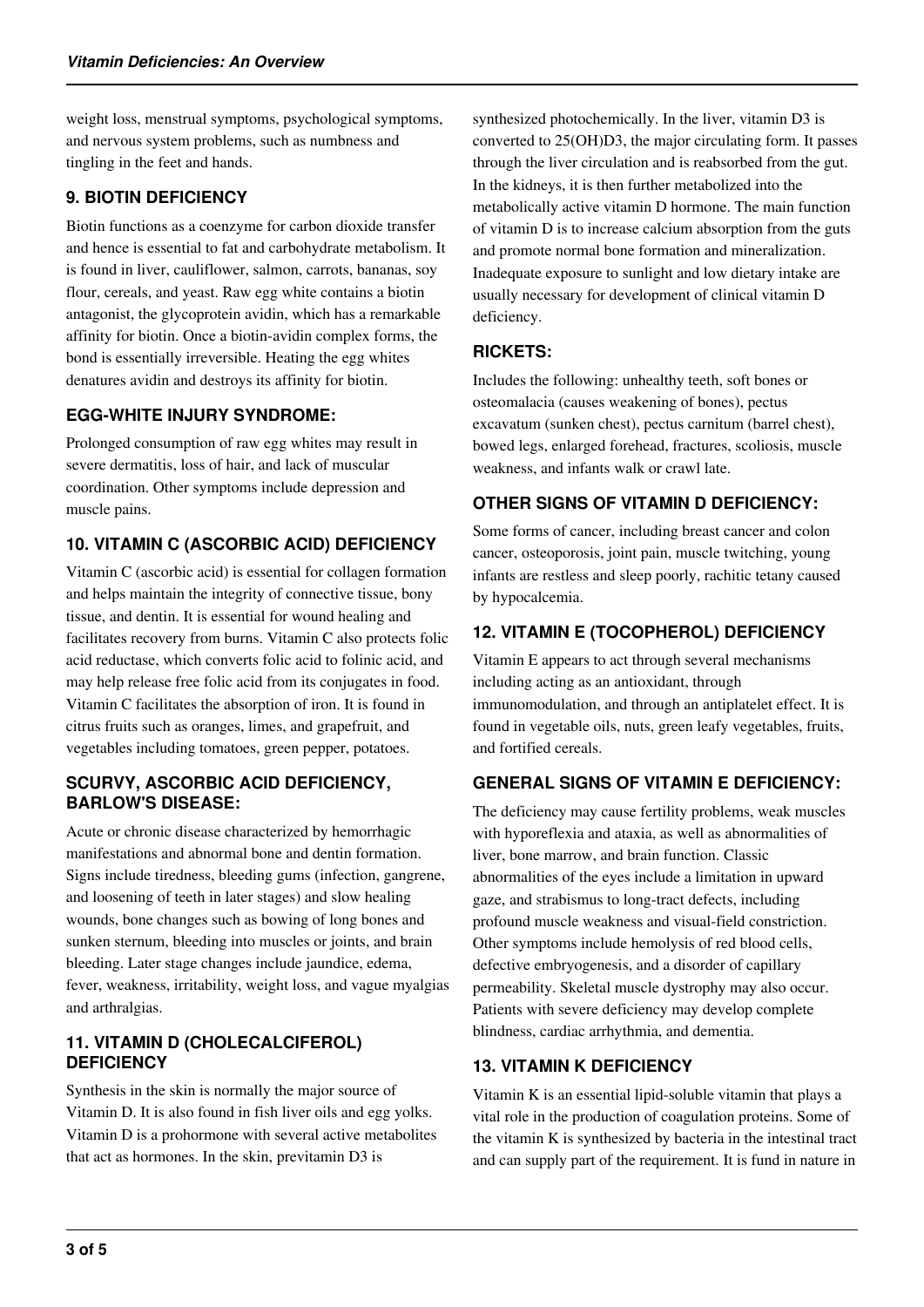two forms: K1, also called phylloquinone, is found in plants and vitamin K2, also called menaquinone, can be synthesized by many bacteria. Vitamin K3, menadione, is a synthetic form of this vitamin which is man-made. Vitamin K controls the formation of several coagulation factors such as factors II (prothrombin), VII (proconvertin), IX (Christmas factor, plasma thromboplastin component), and X (Stuart factor). Other coagulation factors dependent on vitamin K are protein C, protein S, and protein Z. In

addition, some bone matrix proteins necessary for normal bone metabolism are also vitamin K-dependent.

## **COAGULOPATHY, BLEEDING DISORDER:**

Bleeding is the major manifestation of a vitamin K deficiency. Easy bruisability and mucosal bleeding (especially nose bleeding, GI hemorrhage, menorrhagia, and hematuria) occur when the vitamin is missing or decreased.

#### **References**